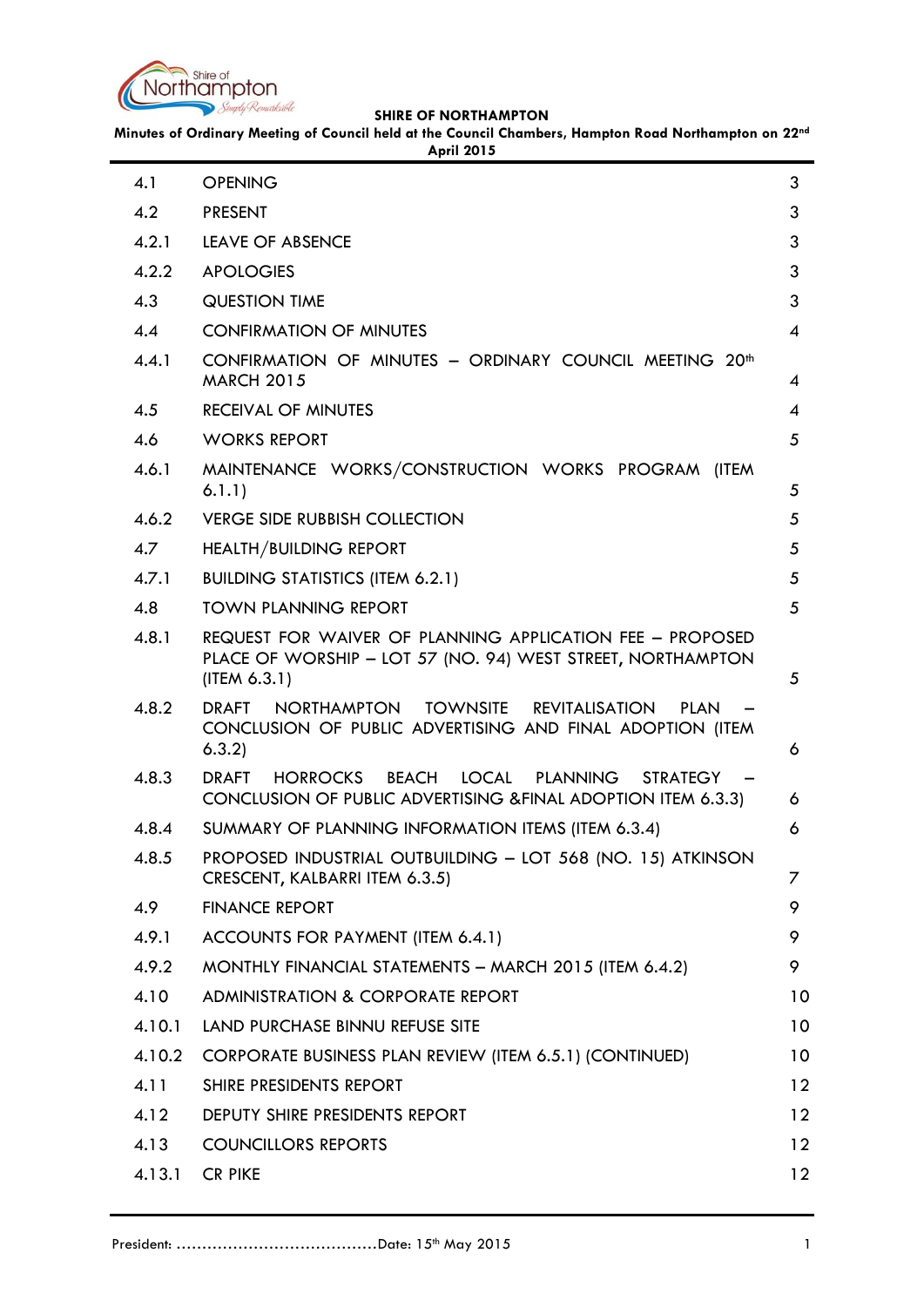

**Minutes of Ordinary Meeting of Council held at the Council Chambers, Hampton Road Northampton on 22nd**

| <b>April 2015</b> |                                |                 |  |  |
|-------------------|--------------------------------|-----------------|--|--|
| 4.13.7            | <b>CR SCOTT</b>                | $12 \,$         |  |  |
| 4.14              | <b>INFORMATION BULLETIN</b>    | $12 \ \mathrm{$ |  |  |
| 4.15              | NEW ITEMS OF BUSINESS          | 13              |  |  |
| 4.15.1            | DIGITAL RECORDINGS OF MEETINGS | 13              |  |  |
|                   | 4.15.2 KALBARRI HEALTH CAMPUS  | 13              |  |  |
| 4.15.3            | <b>ILLEGAL CAMPING</b>         | 13              |  |  |
| 4.16              | NEXT MEETING OF COUNCIL        | 14              |  |  |
| 4.17              | <b>CLOSURE</b>                 | 14              |  |  |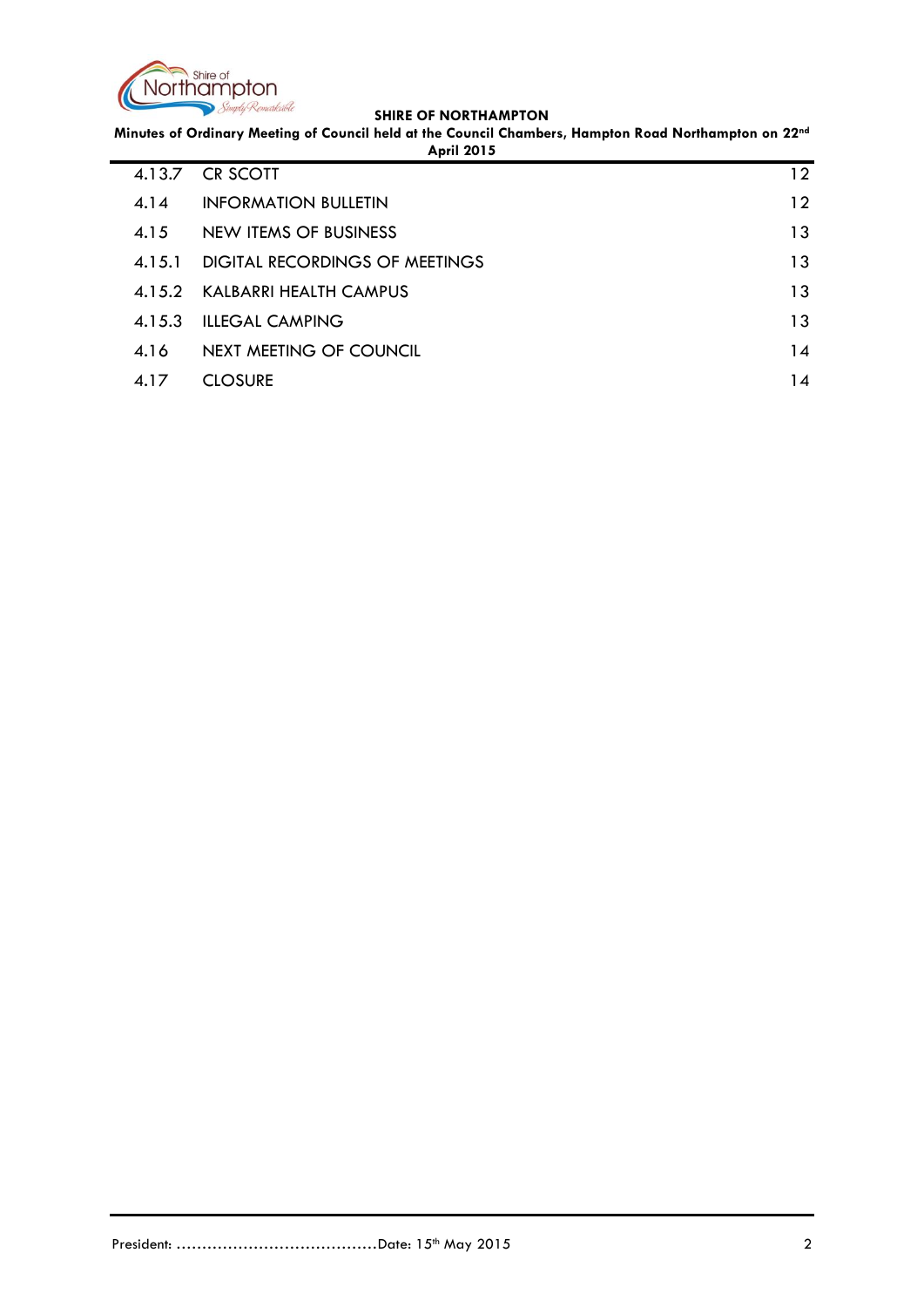

**Minutes of Ordinary Meeting of Council held at the Council Chambers, Hampton Road Northampton on 22nd April 2015**

### <span id="page-2-0"></span>**4.1 OPENING**

The President thanked all Councillors and staff members present for their attendance and declared the meeting open at 1.00pm.

#### <span id="page-2-1"></span>**4.2 PRESENT**

| Cr G Wilson               | President                                     | Northampton Ward |  |
|---------------------------|-----------------------------------------------|------------------|--|
| Cr C Simkin               | Deputy President                              | Northampton Ward |  |
| <b>Cr T Carson</b>        |                                               | Northampton Ward |  |
| Cr D Stanich              |                                               | Northampton Ward |  |
| Cr M Holt                 |                                               | Kalbarri Ward    |  |
| Cr D Pike                 |                                               | Kalbarri Ward    |  |
| Cr M Scott                |                                               | Kalbarri Ward    |  |
| Mr Garry Keeffe           | <b>Chief Executive Officer</b>                |                  |  |
| <b>Mr Grant Middleton</b> | Deputy Chief Executive Officer                |                  |  |
| Mr Neil Broadhurst        | <b>Manager Works &amp; Technical Services</b> |                  |  |
| Mr Glenn Bangay           | Principal EHO/Building Surveyor               |                  |  |

## <span id="page-2-2"></span>**4.2.1 LEAVE OF ABSENCE**

Nil

## <span id="page-2-3"></span>**4.2.2 APOLOGIES**

Cr S Stock-Standen, Cr P Gliddon

### <span id="page-2-4"></span>**4.3 QUESTION TIME**

No members of the public were present during question time.

The CEO explained the status of the clean-up and potential costs of toxic chemicals that had leached into the neighbouring Council drainage line that traverses through the Lions Park and the Northampton Caravan Park associated with the recent fire that destroyed Woodcocks store in Northampton. The CEO also explained the accommodation arrangements in place for the residents from the caravan park which is currently closed due to the contamination issue.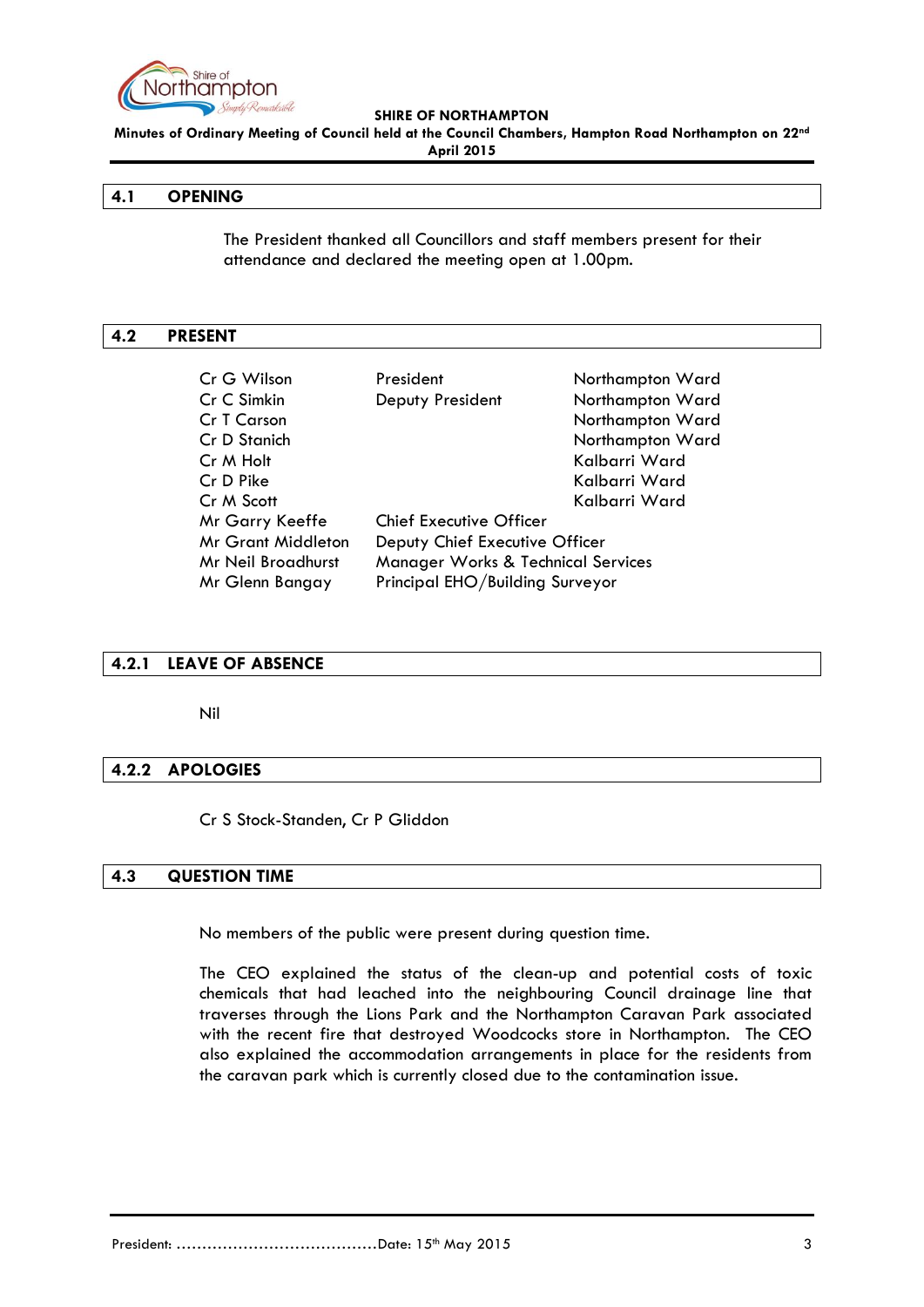

**Minutes of Ordinary Meeting of Council held at the Council Chambers, Hampton Road Northampton on 22nd April 2015**

## <span id="page-3-1"></span><span id="page-3-0"></span>**4.4 CONFIRMATION OF MINUTES**

4.4.1 CONFIRMATION OF MINUTES – ORDINARY COUNCIL MEETING 20th MARCH 2015

Moved Cr SCOTT, seconded Cr SIMKIN

That the minutes of the Ordinary Meeting of Council held on the 20<sup>th</sup> March 2015 be confirmed as a true and correct record.

CARRIED 7/0

## <span id="page-3-2"></span>**4.5 RECEIVAL OF MINUTES**

#### 4.5.1 RECEIVAL OF MINUTES – BUSH FIRE ADVISORY COMMITTEE MEETING 15th APRIL 2015

Moved Cr SCOTT, seconded Cr PIKE

That the minutes of the Bush Fire Advisory Committee held on the 15th April 2015 be received.

CARRIED 7/0

## 4.5.2 RESTRICTED AND PROHIBITED BURNING FOR 2015/2016

Councillors discussed the burning period recommended by the Bush Fire Advisory Committee and decided to retain the same prohibited burning period as per prior years as this was deemed to be more suitable for the Shires primary producers.

Moved Cr CARSON, seconded Cr SATNICH

That the following restricted and prohibited burning timeframes be adopted for 2015/2016 as recommended by the Bush Fire Advisory Committee.

| Restricted Period         | 15/09/2015 - 14/10/2015 |
|---------------------------|-------------------------|
| <b>Prohibited Burning</b> | 15/10/2015 - 01/03/2016 |
| Restricted Period         | 02/03/2016 - 15/04/2016 |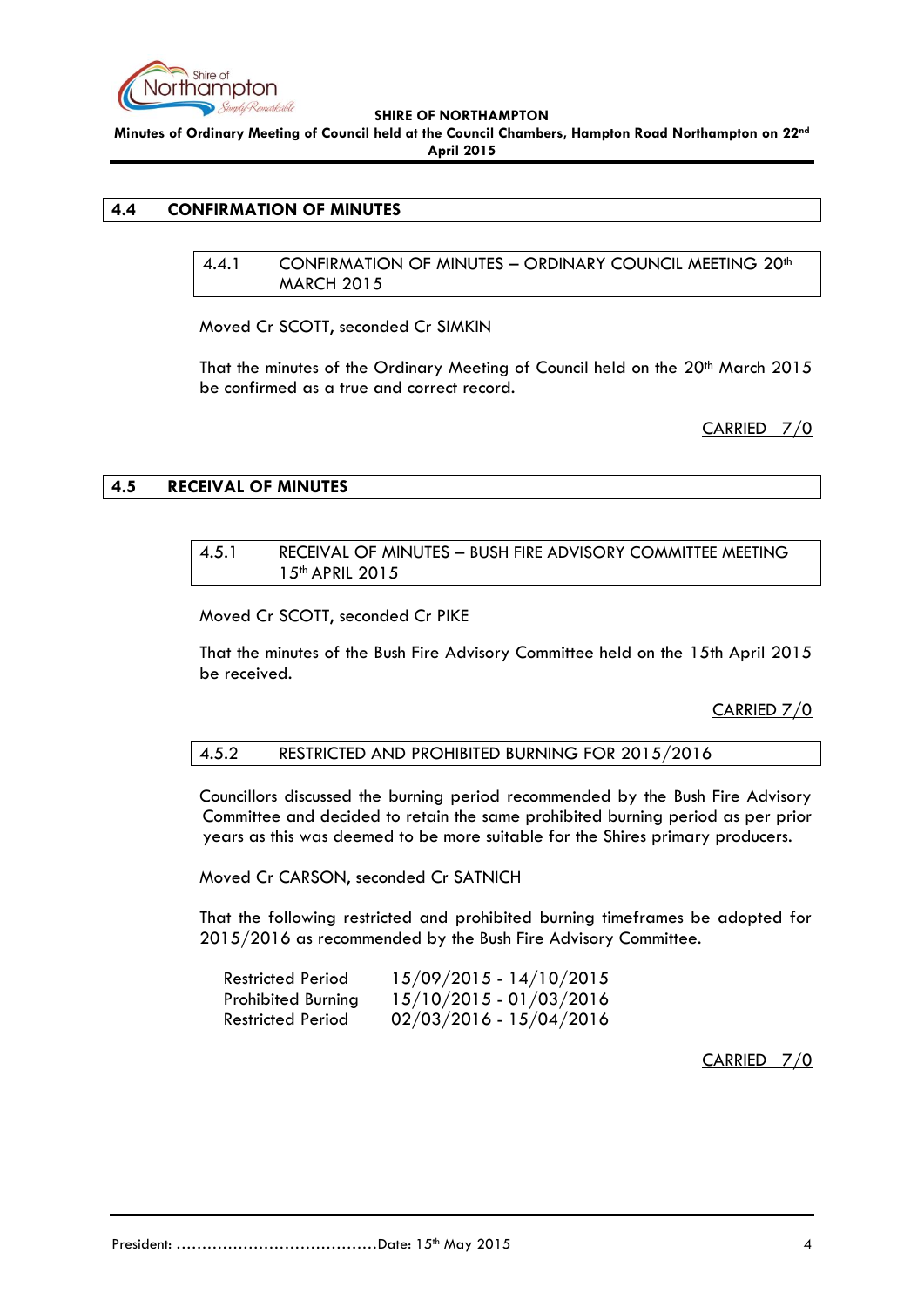

**Minutes of Ordinary Meeting of Council held at the Council Chambers, Hampton Road Northampton on 22nd April 2015**

### <span id="page-4-1"></span><span id="page-4-0"></span>**4.6 WORKS REPORT**

4.6.1 MAINTENANCE WORKS/CONSTRUCTION WORKS PROGRAM (ITEM 6.1.1)

**Noted** 

<span id="page-4-2"></span>4.6.2 VERGE SIDE RUBBISH COLLECTION

Moved Cr HOLT, seconded Cr PIKE

That Council establish a policy for verge side rubbish collection that minimises the time frame for items being placed on verges to 3 weeks prior to collection.

CARRIED 7/0

Mr Broadhurst left the meeting at 1.46pm.

#### <span id="page-4-4"></span><span id="page-4-3"></span>**4.7 HEALTH/BUILDING REPORT**

4.7.1 BUILDING STATISTICS (ITEM 6.2.1)

Noted

#### <span id="page-4-6"></span><span id="page-4-5"></span>**4.8 TOWN PLANNING REPORT**

4.8.1 REQUEST FOR WAIVER OF PLANNING APPLICATION FEE – PROPOSED PLACE OF WORSHIP – LOT 57 (NO. 94) WEST STREET, NORTHAMPTON (ITEM 6.3.1)

Moved Cr STANICH, seconded Cr SCOTT

That Council waive the Planning Application Fee payable for the use of Lot 57 (No. 94) West Street, Northampton as a "Place of Worship" in recognition of the service Northampton Restoration Network provides to the community.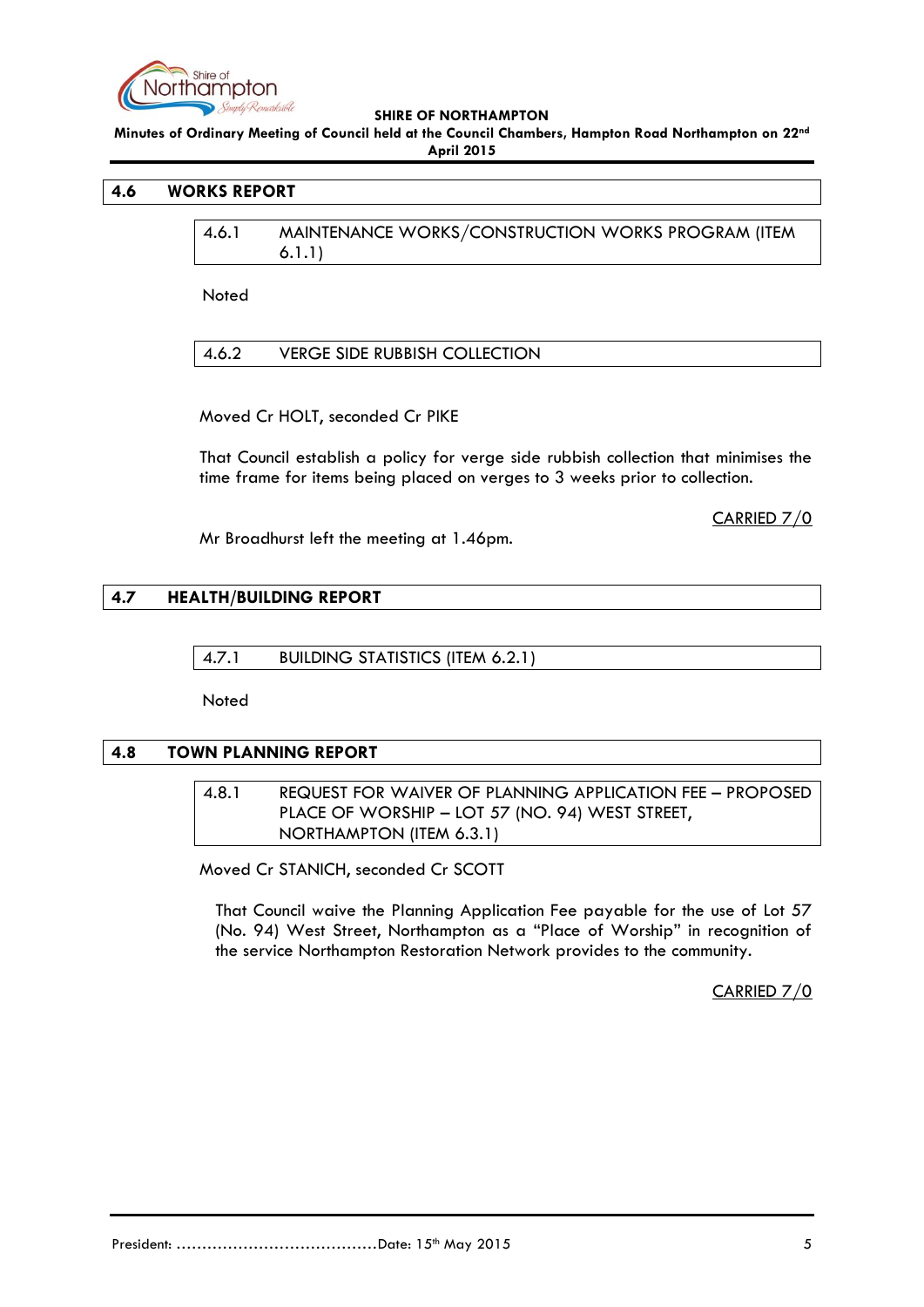

<span id="page-5-0"></span>**Minutes of Ordinary Meeting of Council held at the Council Chambers, Hampton Road Northampton on 22nd April 2015**

> 4.8.2 DRAFT NORTHAMPTON TOWNSITE REVITALISATION PLAN – CONCLUSION OF PUBLIC ADVERTISING AND FINAL ADOPTION (ITEM 6.3.2)

Moved Cr PIKE, seconded Cr WILSON

That Council pursuant to Section 2.4 of the Shire of Northampton Local Planning Scheme No. 10 (District Zoning Scheme) resolve to:

- 1. Adopt for final approval the *Draft Northampton Townsite Revitalisation Plan*; and
- 2. Publish a notice of the Policy once in a newspaper circulating in the Scheme area; and
- 3. Forward a copy of the policy to the Western Australian Planning Commission.

CARRIED 7/0

# <span id="page-5-1"></span>4.8.3 DRAFT HORROCKS BEACH LOCAL PLANNING STRATEGY – CONCLUSION OF PUBLIC ADVERTISING &FINAL ADOPTION ITEM 6.3.3)

Moved Cr STANICH, seconded Cr CARSON

That Council:

- 1. Determine the submissions in accordance with the Schedule of Submission attached to the Town Planning Report 22 April 2015; and
- 2. Resolve that the Horrocks Beach Local Planning Strategy be adopted with the modifications detailed in the Schedule of Submissions – Appendix 1 attached to the Town Planning Report 22 April, 2015; and
- 3. Submit the Horrocks Beach Local Planning Strategy to the Western Australian Planning Commission for final adoption.

CARRIED 7/0

# <span id="page-5-2"></span>4.8.4 SUMMARY OF PLANNING INFORMATION ITEMS (ITEM 6.3.4)

Noted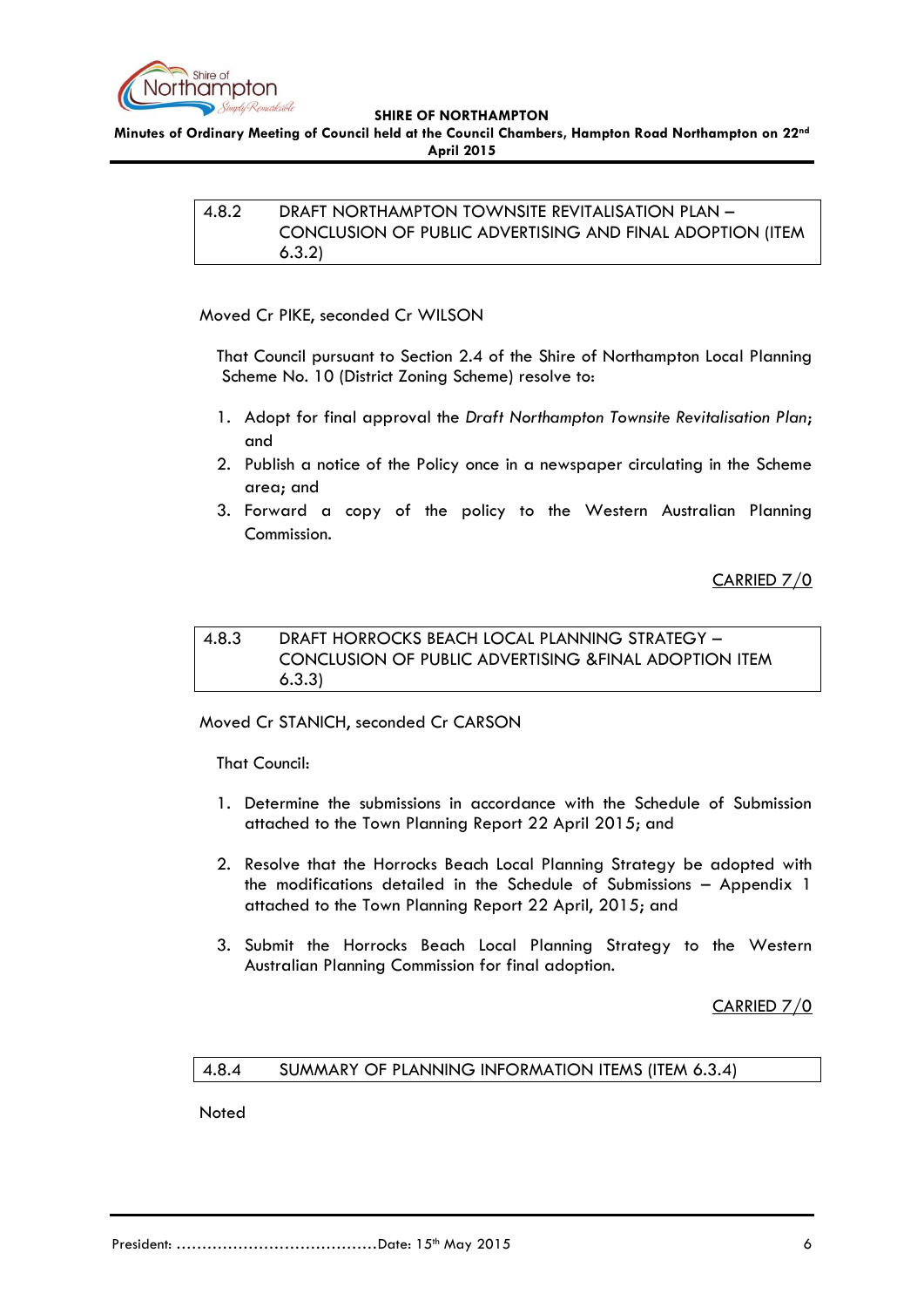

<span id="page-6-0"></span>**Minutes of Ordinary Meeting of Council held at the Council Chambers, Hampton Road Northampton on 22nd April 2015**

> 4.8.5 PROPOSED INDUSTRIAL OUTBUILDING – LOT 568 (NO. 15) ATKINSON CRESCENT, KALBARRI ITEM 6.3.5)

Moved Cr SCOTT, seconded Cr PIKE

That Council grant formal planning approval for the construction of an industrial outbuilding upon Lot 568 (No.15) Atkinson Crescent, Kalbarri subject to compliance with the following conditions:

- 1. Development shall be in accordance with the attached approved plan(s) dated 22 April 2015 and subject to any modifications required as a consequence of any condition(s) of this approval. The endorsed plan(s) shall not be modified or altered without the prior written approval of the local government;
- 2. If the development/use the subject of this approval is not substantially completed within a period of 2 years after the date of the determination the approval shall lapse and be of no further effect;
- 3. The development is to be located entirely within property boundary and should the exact boundary position be unable to be verified it is recommended that the services of a licensed surveyor be employed;
- 4. Any soils disturbed or deposited on site shall be stabilised to the approval of the Local Government;
- 5. Vehicle access roads and designated car parking areas shall be constructed and drained to a compacted gravel standard, and thereafter maintained to the approval of the Local Government;
- 6. Installation of crossing place/s to the standards and specifications of the Local Government;
- 7. All loading and unloading to take place within the boundaries of the premises and undertaken in a manner so as to cause minimum interference with other vehicular traffic;
- 8. The site shall be so ordered and maintained as not to prejudicially affect the amenity of the locality by reason of appearance;
- 9. The use of second hand materials is not permitted;
- 10. Any lighting device is to be positioned and shielded as not to cause any direct, reflected or incidental light to encroach beyond the property boundaries or cause any glare nuisance to any nearby residents or passing motorists;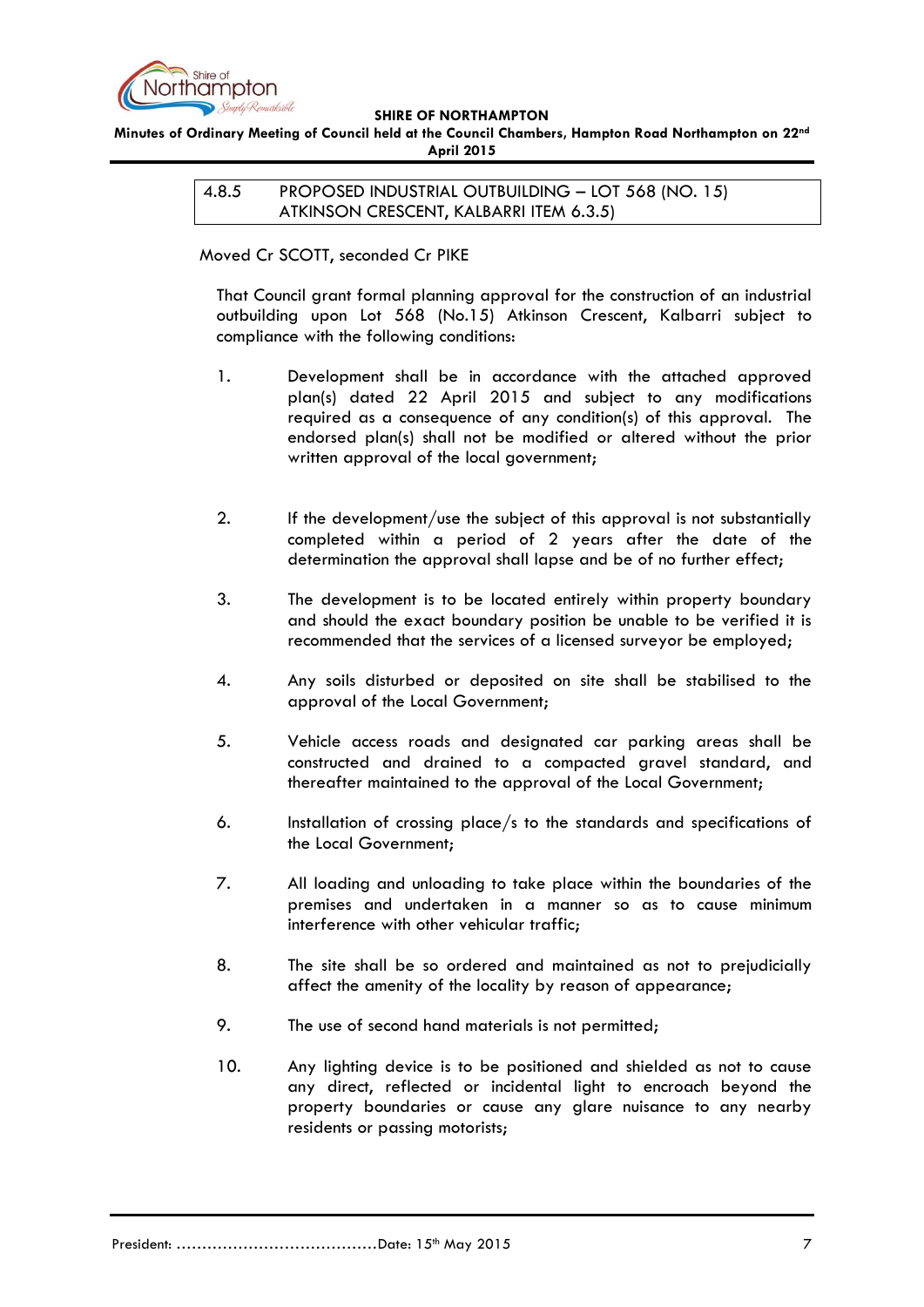

**Minutes of Ordinary Meeting of Council held at the Council Chambers, Hampton Road Northampton on 22nd April 2015**

- 11. A building permit shall be issued by the Local Government prior to the commencement of any work on the site;
- 12. All stormwater is to be disposed of on-site to the specifications and approval of the local government. On application for a building permit a detailed design of stormwater collection and disposal system of developed areas is to be supplied; and
- 13. Prior to the commencement of the approved use, all land indicated as landscaped area on the attached approved plan(s) dated 22 April 2015 are to be landscaped effectively and maintained thereafter to the approval of the local government.

# Advice Notes:

- Note 1: Where an approval has lapsed, no development/use shall be carried out without the further approval of the local government having first been sought and obtained.
- Note 2: If an applicant is aggrieved by this determination there is a right (pursuant to the *Planning and Development Act 2005*) to have the decision reviewed by the State Administrative Tribunal. Such application must be made within 28 days from the date of this notice.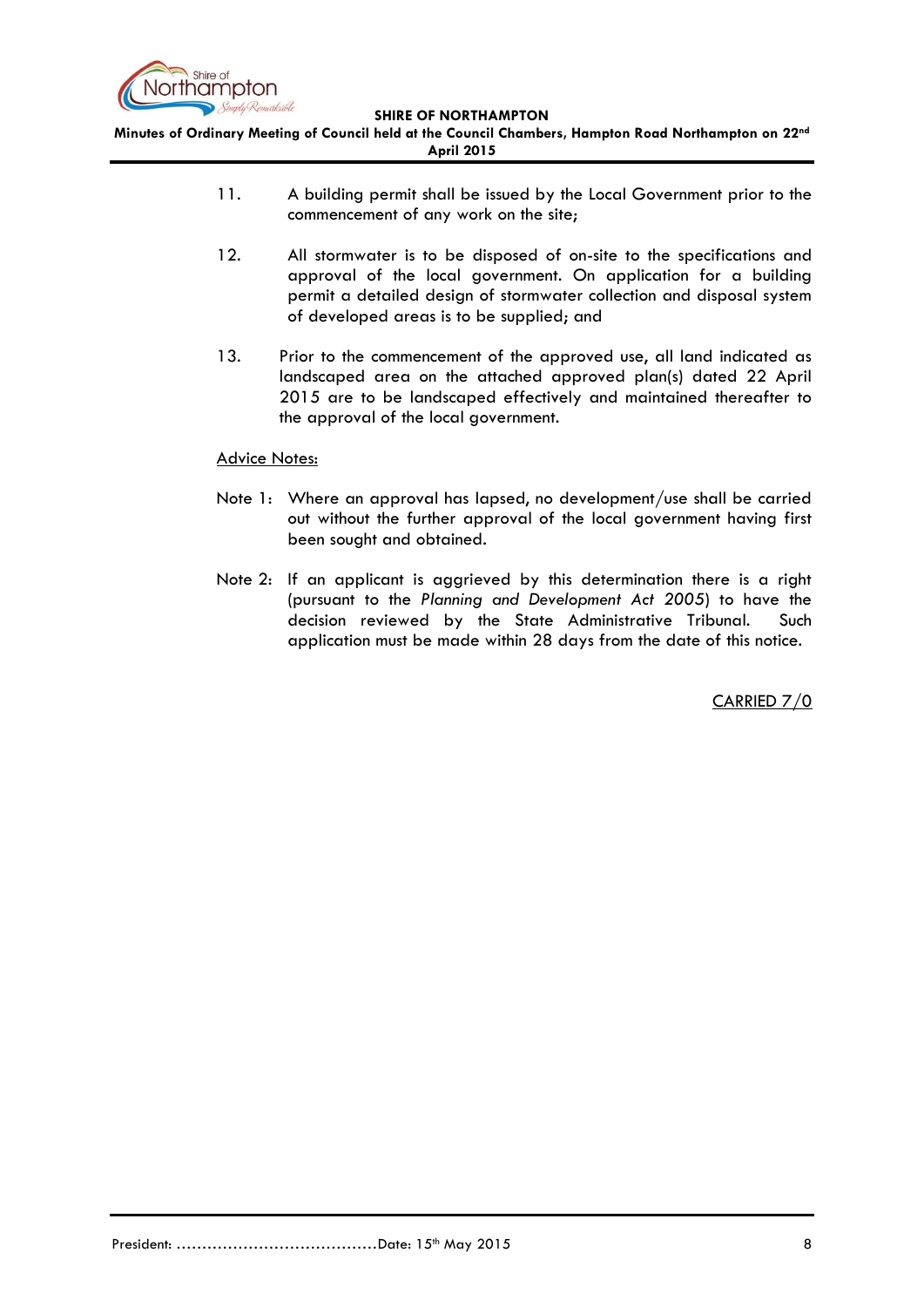

**Minutes of Ordinary Meeting of Council held at the Council Chambers, Hampton Road Northampton on 22nd April 2015**

## <span id="page-8-1"></span><span id="page-8-0"></span>**4.9 FINANCE REPORT**

# 4.9.1 ACCOUNTS FOR PAYMENT (ITEM 6.4.1)

Moved Cr CARSON, seconded Cr HOLT

That Municipal Fund Cheques 20518 to 20556 inclusive, totalling \$163,669.53, Municipal EFT payments numbered EFT13578 to EFT13693 inclusive totalling \$539,566.82, Direct Debit payments GJ0904 to GJ0909 totalling \$18,690.17, Trust Fund Cheques 2034-2039, totalling \$5,829.65 be passed for payment and the items therein be declared authorised expenditure.

CARRIED BY AN ABSOLUTE MAJORITY 7/0

# <span id="page-8-2"></span>4.9.2 MONTHLY FINANCIAL STATEMENTS – MARCH 2015 (ITEM 6.4.2)

Moved Cr HOLT, seconded Cr SIMKIN

That Council adopts the Monthly Financial Reports for the period ending 31 March 2015.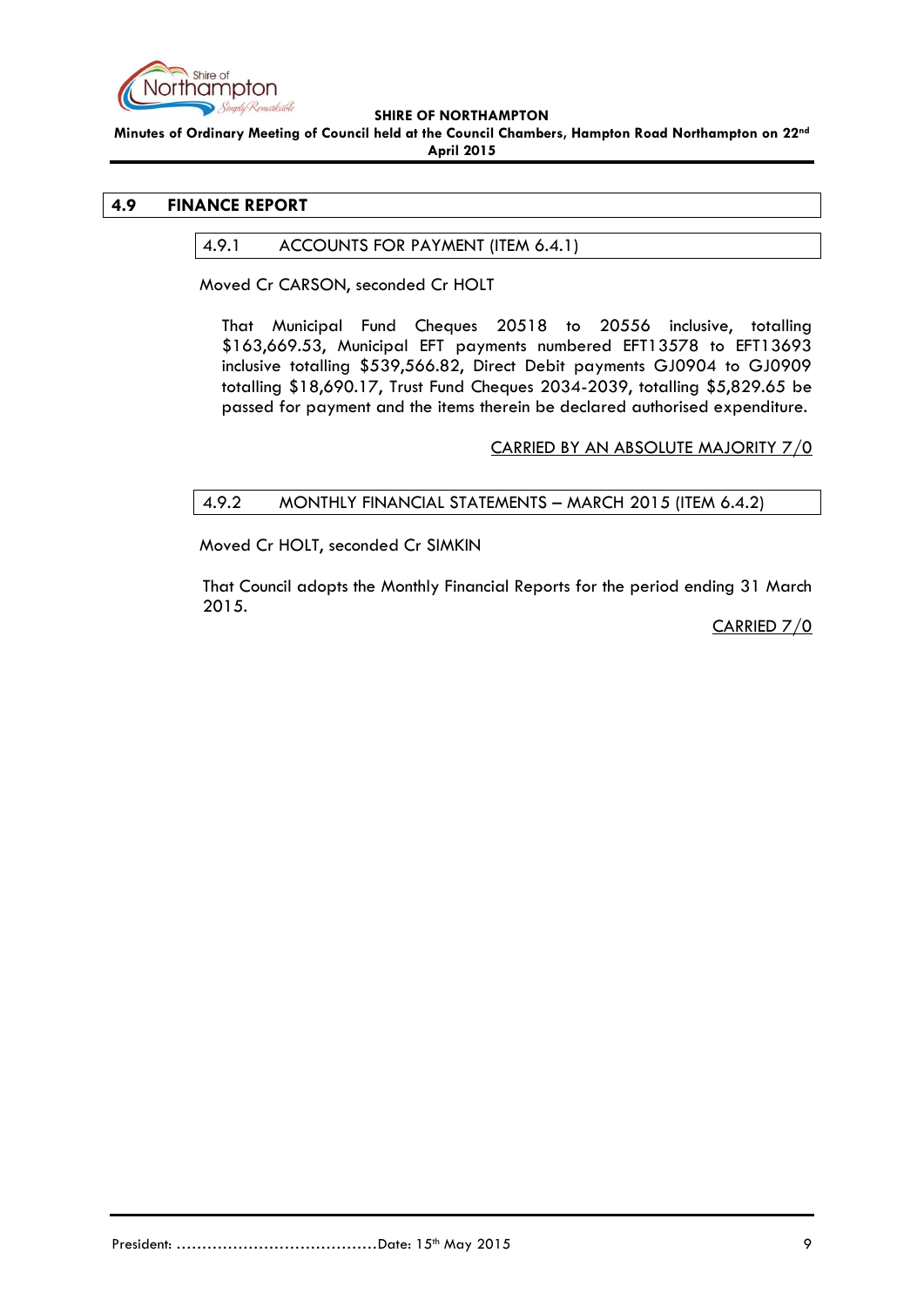

**Minutes of Ordinary Meeting of Council held at the Council Chambers, Hampton Road Northampton on 22nd April 2015**

# <span id="page-9-1"></span><span id="page-9-0"></span>**4.10 ADMINISTRATION & CORPORATE REPORT**

# 4.10.1 LAND PURCHASE BINNU REFUSE SITE

Cr Simkin left the meeting at 2.14pm as he has a financial interest in this item as he owns the land that is being recommended for purchase by Council to allow expansion of the Binnu refuse site and therefore may incur a financial gain or loss from the decision of Council.

Moved Cr SCOTT, seconded Cr STANICH

That Council progress with the expansion of the Binnu Refuse site in preference to the construction of a transfer station and that the CEO be authorised to negotiate the purchase of 4 hectares of North location 6603 Binnu from CA & R Simkin for the purpose of extending the Binnu Refuse site.

CARRIED 6/0

Cr Simkin returned to the meeting at 2.28pm.

# AFTERNOON TEA ADJOURNMENT

Council adjourned for afternoon tea at 3.04pm and reconvened at 3.15pm with the following in attendance:

Cr Wilson, Cr Simkin, Cr Carson, Cr Scott, Cr Stanich, Cr Pike, Cr Holt, Chief Executive Officer Garry Keeffe, Deputy CEO Grant Middleton, Mr Glenn Bangay Principal EHO/Building Surveyor, Mr Neil Broadhurst Manager Works and Technical Services.

# <span id="page-9-2"></span>4.10.2 CORPORATE BUSINESS PLAN REVIEW (ITEM 6.5.1) (CONTINUED)

Road Projects within the Corporate Business Plan

The CEO advised that due to recent advice that a Royalties for Regional grant application for the construction and bitumen sealing of 9km of Binnu West Road and all of the White Cliffs Road, being received, that Council Management will need to review the entire road project programme and will represent the programme at the May 2015 meeting for adoption by Council

## Moved Cr SCOTT, seconded Cr CARSON

That Council approve the changes to the Corporate Business Plan as per the following:

## Building Renewal

 Increase the provision for replacement of ablutions to \$70,000 where each ablution is mentioned within the plan;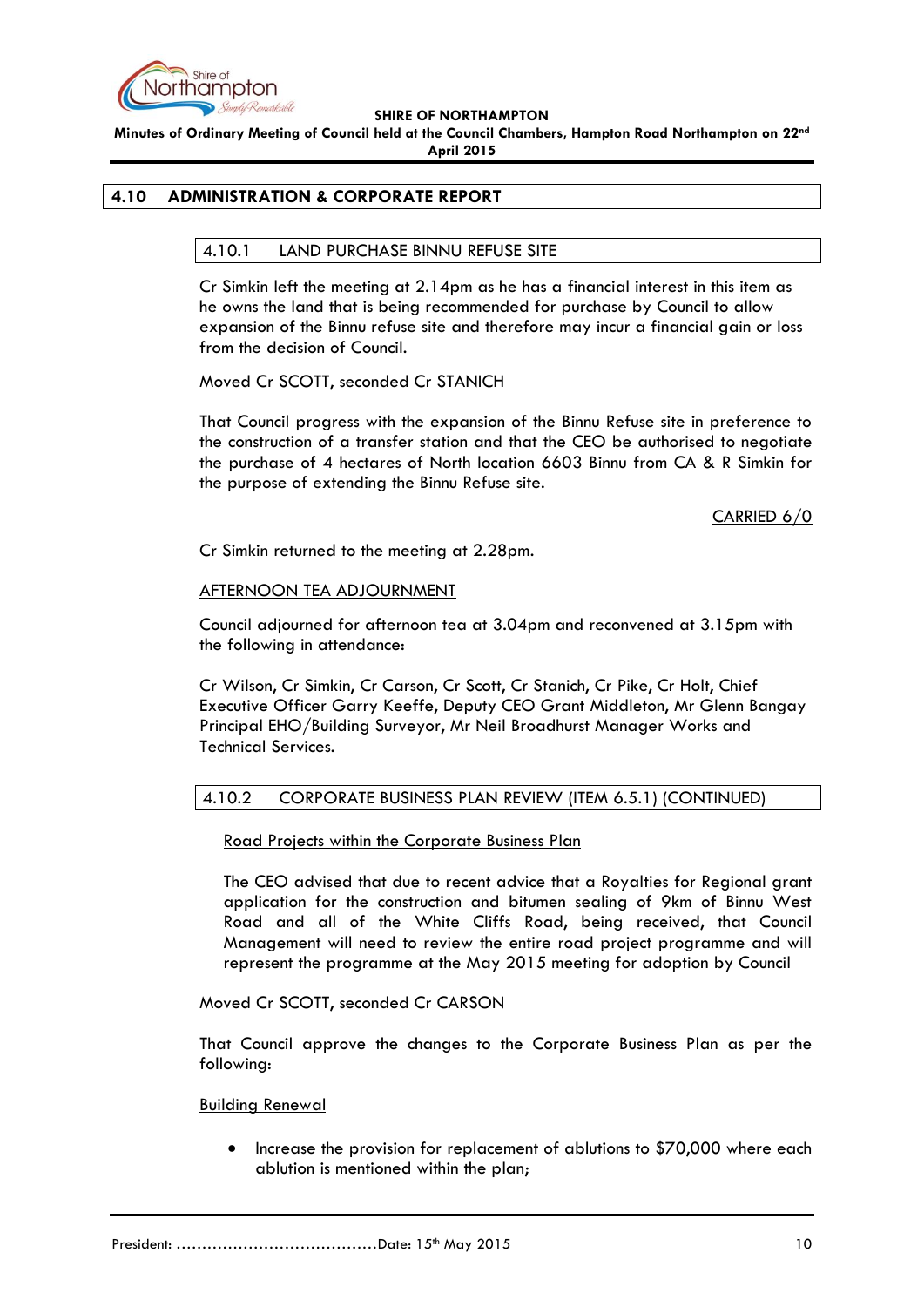

**Minutes of Ordinary Meeting of Council held at the Council Chambers, Hampton Road Northampton on 22nd April 2015**

> • The provision for new ablutions at Hampton Gardens listed for 2018/19 be deleted as these toilets were constructed in 2014/15.

## Building New

- List a provision of \$1.04 million for the Horrocks Community Centre to be listed for construction in 2015/16 due to grant funding being received for the new facility and that the provision in 2016/17 and 2018/19 be deleted.
- The provision for purchase of land of \$100,000 for aged care facilities in Kalbarri be deleted as this project will no longer be progressed due to no Federal or State Government funding being available for such facilities.
- List a provision of \$185,000 for construction of aged care facilities in Northampton in 2016/17 due to Council resolving to enter into a partnership with the Northampton Pioneer Lodge to provide such facilities and delete the 2019/20 provision of \$1.5million for construction of 6 residential units.

# Recreation

- That the community request for a water park to be constructed in Kalbarri not be accepted due to the high cost of construction and ongoing maintenance.
- List a provision of \$620,000 in 2016/17 for the relocation of the Kalbarri tennis/netball/basketball courts.

# Footpath Programme

That the programme as presented remain unchanged.

## Plant Replacement Program

That the 2015/16 plant and vehicle replacement program be amended to include the purchase of three utilities that were deleted from the 2014/15 budget when adopted by Council, being replacement vehicles for the Northampton leading hand, mechanic and maintenance grader operator.

That the 2015/16 plant and vehicle replacement program retain the changeover of the two Toyota Prado's for vehicles of a similar type.

## Coastal Planning/Management Strategy Projects

That all projects listed within the Horrocks and Kalbarri Coastal Management Strategies be costed and be presented to Council for further consideration for inclusion within the Corporate Business Plan and future budgets.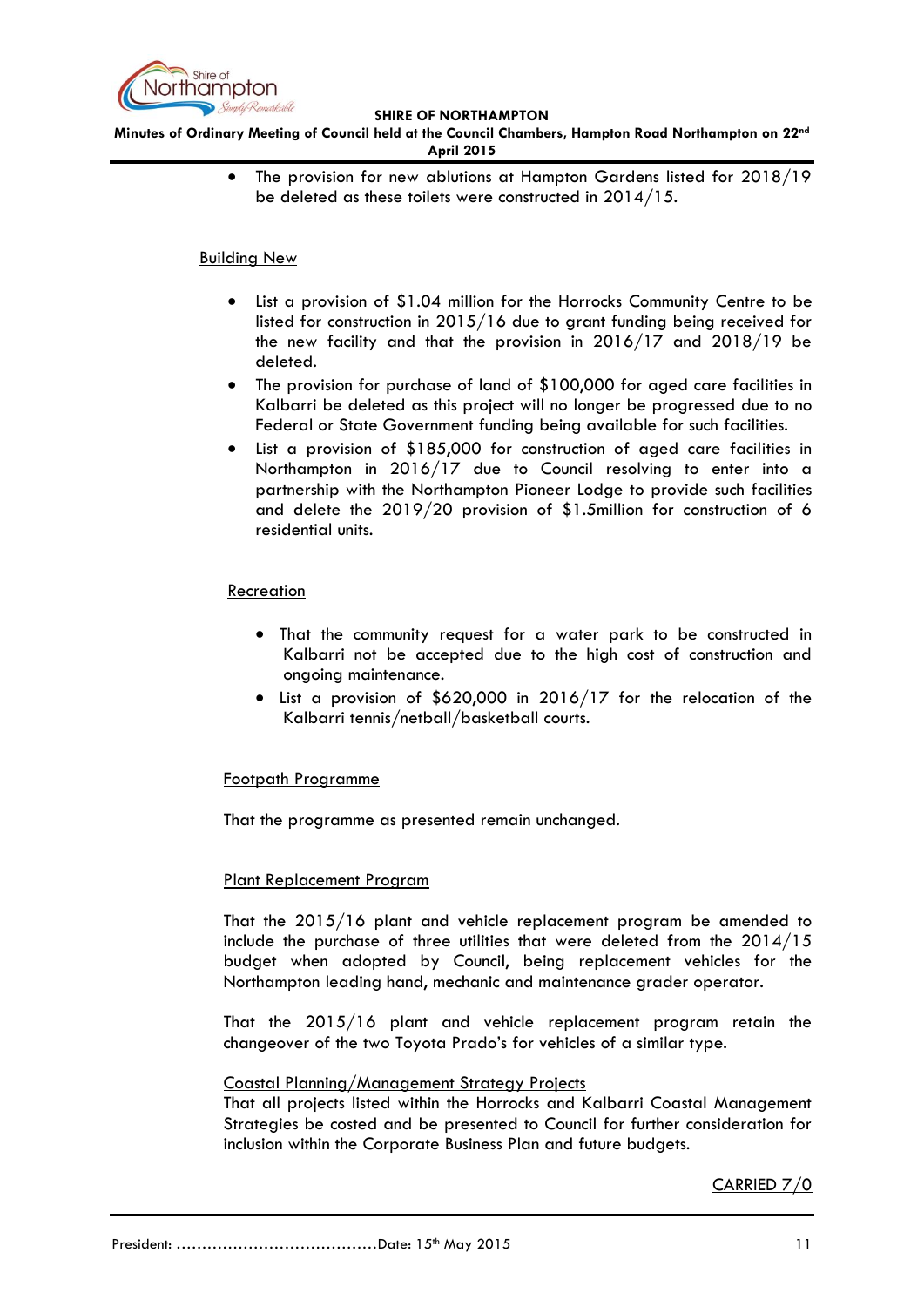

**Minutes of Ordinary Meeting of Council held at the Council Chambers, Hampton Road Northampton on 22nd April 2015**

Neil Broadhurst left the meeting at 3.51pm

# <span id="page-11-0"></span>**4.11 SHIRE PRESIDENTS REPORT**

Since the last Council meeting Cr Wilson reported on his attendance at the following:

- 23/3/15 LIA Opening Northampton
- 25/3/15 Citizenship Ceremony Kalbarri
- 25/3/15 Meeting with RSL and Visitor Centre Northampton
- 30/3/15 Community meeting with Melissa Price at Horrocks in relation to telephone coverage

#### <span id="page-11-1"></span>**4.12 DEPUTY SHIRE PRESIDENTS REPORT**

Since the last Council meeting Cr Simkin reported on his attendance at the following:

23/3/15 LIA Opening Northampton

- 25/3/15 Meeting with RSL and Visitor Centre Northampton
- 30/3/15 Community meeting with Melissa Price at Horrocks in relation to telephone coverage

## <span id="page-11-3"></span><span id="page-11-2"></span>**4.13 COUNCILLORS REPORTS**

4.13.1 CR PIKE

Since the last Council meeting Cr Pike reported on his attendance at a Men's Shed meeting on 14/3/15 in Kalbarri.

# <span id="page-11-4"></span>4.13.7 CR SCOTT

Since the last Council meeting Cr Scott reported on his attendance at the following:

23/3/15 LIA Opening Northampton

30/3/15 Community meeting with Melissa Price at Horrocks in relation to telephone coverage

## <span id="page-11-5"></span>**4.14 INFORMATION BULLETIN**

Noted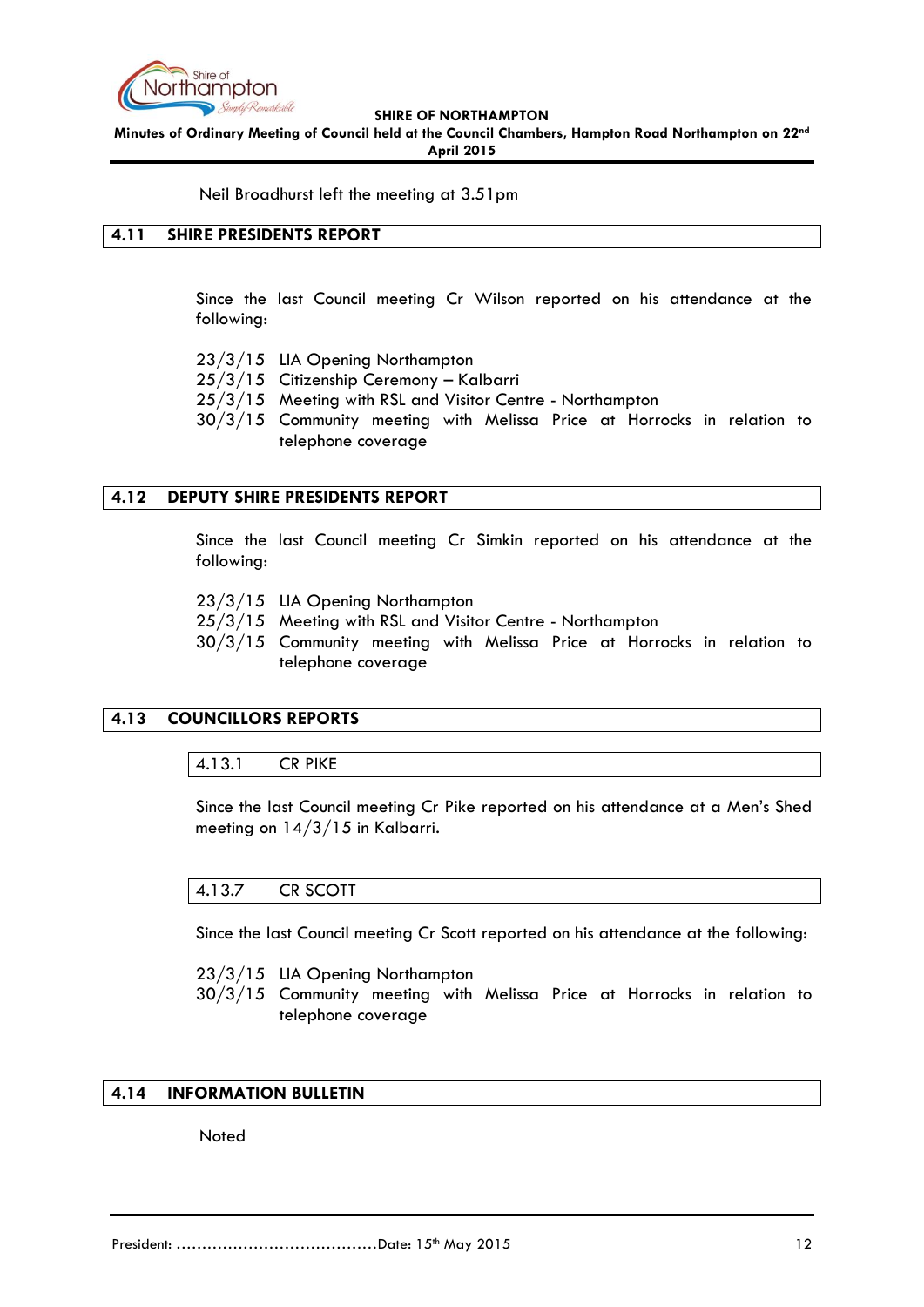

**Minutes of Ordinary Meeting of Council held at the Council Chambers, Hampton Road Northampton on 22nd April 2015**

# <span id="page-12-1"></span><span id="page-12-0"></span>**4.15 NEW ITEMS OF BUSINESS**

# 4.15.1 DIGITAL RECORDINGS OF MEETINGS

Cr Pike requested that Council consider using digital recording to record Council meetings and the following motion was put to Council:

Moved Cr PIKE, seconded Cr HOLT

That future Council Meetings be recorded using a digital recording system.

During the initial debate on the motion the CEO Mr Garry Keeffe, Deputy CEO Grant Middleton and Glenn Bangay the Principal EHO/Building Surveyor left the room at 4.15pm to allow Councillors the opportunity to discuss the motion proposed by Cr Holt (4.15.1) without staff present.

The CEO Mr Garry Keeffe, Deputy CEO Grant Middleton returned to the meeting at 4.42pm

The President put the motion to the vote and the motion was lost 2/5

# <span id="page-12-2"></span>4.15.2 KALBARRI HEALTH CAMPUS

Cr Scott advised that he had received unconfirmed advice that the Kalbarri Health Campus was to no longer have 24 hour care services.

Moved Cr SCOTT, seconded Cr CARSON

Cr Carson left the meeting at 4.49pm Cr Carson returned to the meeting at 4.50pm

That Council correspond with the Minister for Health in relation to retaining a 24 hour health care service at the Kalbarri Health Campus subject to the service being downgraded.

CARRIED 7/0

## <span id="page-12-3"></span>4.15.3 ILLEGAL CAMPING

Cr Scott advised that due to a large number of complaints he has been receiving about illegal camping within the Shire that he did investigate what other local governments along the west coast were implementing to control this practice, in particular the payment of infringements issued.

Moved Cr SCOTT, seconded Cr PIKE